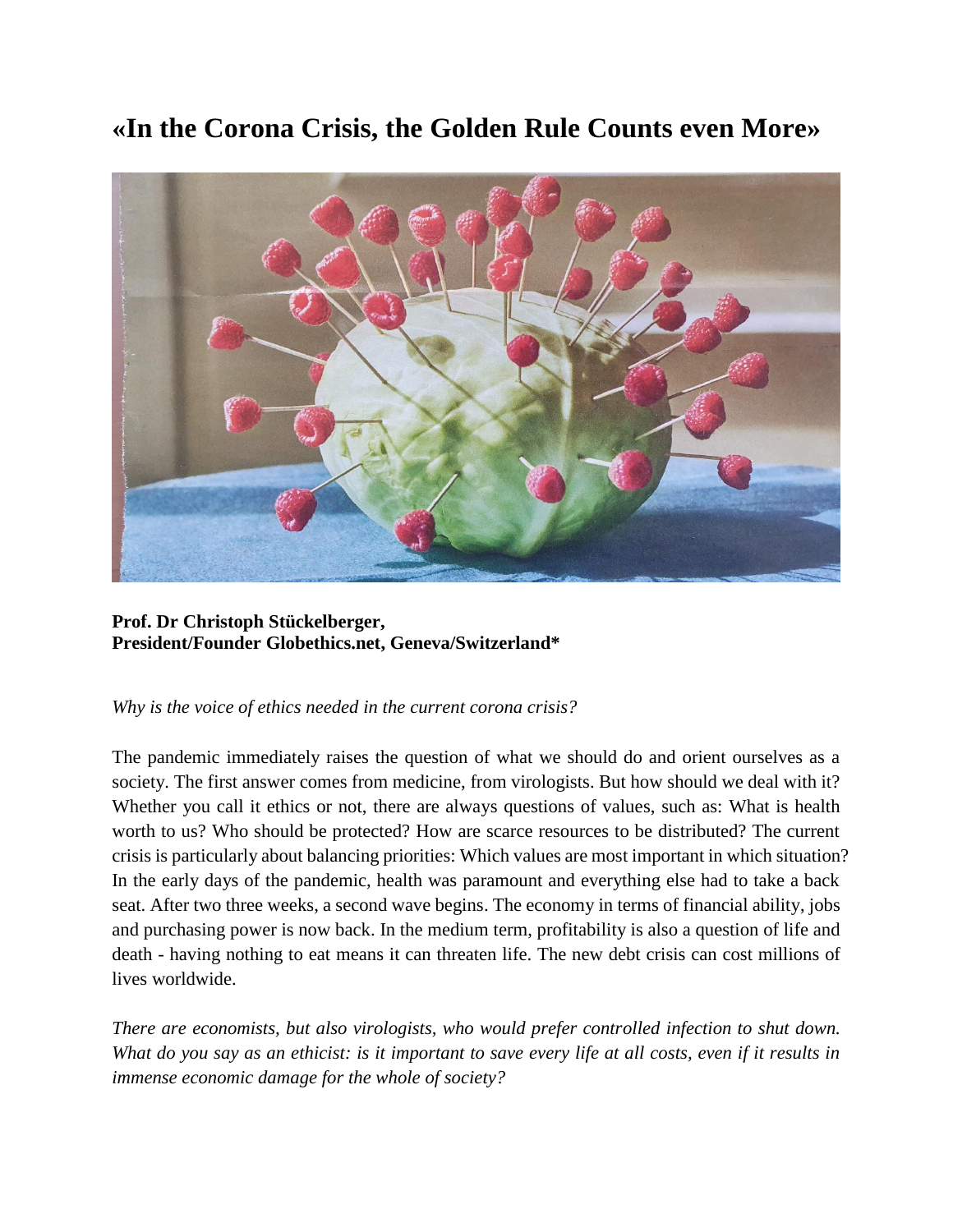There is no doubt that we should try to save and preserve life extensively. At the same time, the protection of life cannot be weighed against the economy. Because economy should enable life. When the financial system collapses, the number of victims is even greater. Health and economy both play a major role; one has to weigh the relevant goods carefully. Unilaterally relying on measures of health or of economy means that additional victims are accepted or produced.

*The decision about life and death suddenly seems omnipresent in this crisis. Doctors have to decide who should be ventilated and who should be let die.*

Resources should be distributed fairly in order to preserve the lives of as many people as possible. This is how the ethical guidelines of the Swiss Society for Medical Sciences SAMS set it. Particularly important in the pandemic is the additional remark in the guidelines that a person's money, status or fame should not play a role in the distribution of resources. In practice, we constantly make decisions about life and death, not only in the extreme situation of the pandemic. How much development aid we provide and ultimately how much we pay for a mango from Ghana has a concrete impact on the viability and the life of others. So we are not suddenly confronted with a new question, but it is much more conscious and obvious because it directly affects us in the idea that we have to go to hospital and cannot expect to get to the machine. The access to and distribution of resources is the most important question of justice.

#### *What do you mean?*

I give an example. When my father, who was living a fulfilling life as a Reformed pastor, was in the elderly people's home, he suffered a lot from the question of justice. He had a guilty conscience because his nursing home cost a total of around ten thousand francs a month and that money could have cured a hundred blind children from their eye disease every month. But the life of a very old and or sick person is also valuable and meaningful.

## *The value of vulnerable life is in everyone's consciousness these days. We practice solidarity: everyone has to stay at home to protect old and weak people. Can that go well in the long-run?*

It is impressive to see how solidarity is there and how it works. Through the threat, we rediscover virtues, exercise self-discipline and modesty. These are good signals. However, the question arises whether solidarity is deeply rooted in us or is only a pragmatic necessity. This would not last long. As soon as it becomes materially difficult, solidarity is exposed to an extreme burden - this is where the belief that solidarity is a life task comes into play. We are still comfortably on the move in Switzerland. Worldwide, for example in Africa, people are already at the limit of material possibilities. A picture comes to my mind that I received yesterday: someone is sitting on the corrugated iron roof of a hut and doing social distancing. Often ten people live on six square meters. In such situations, entirely different dimensions of solidarity are required.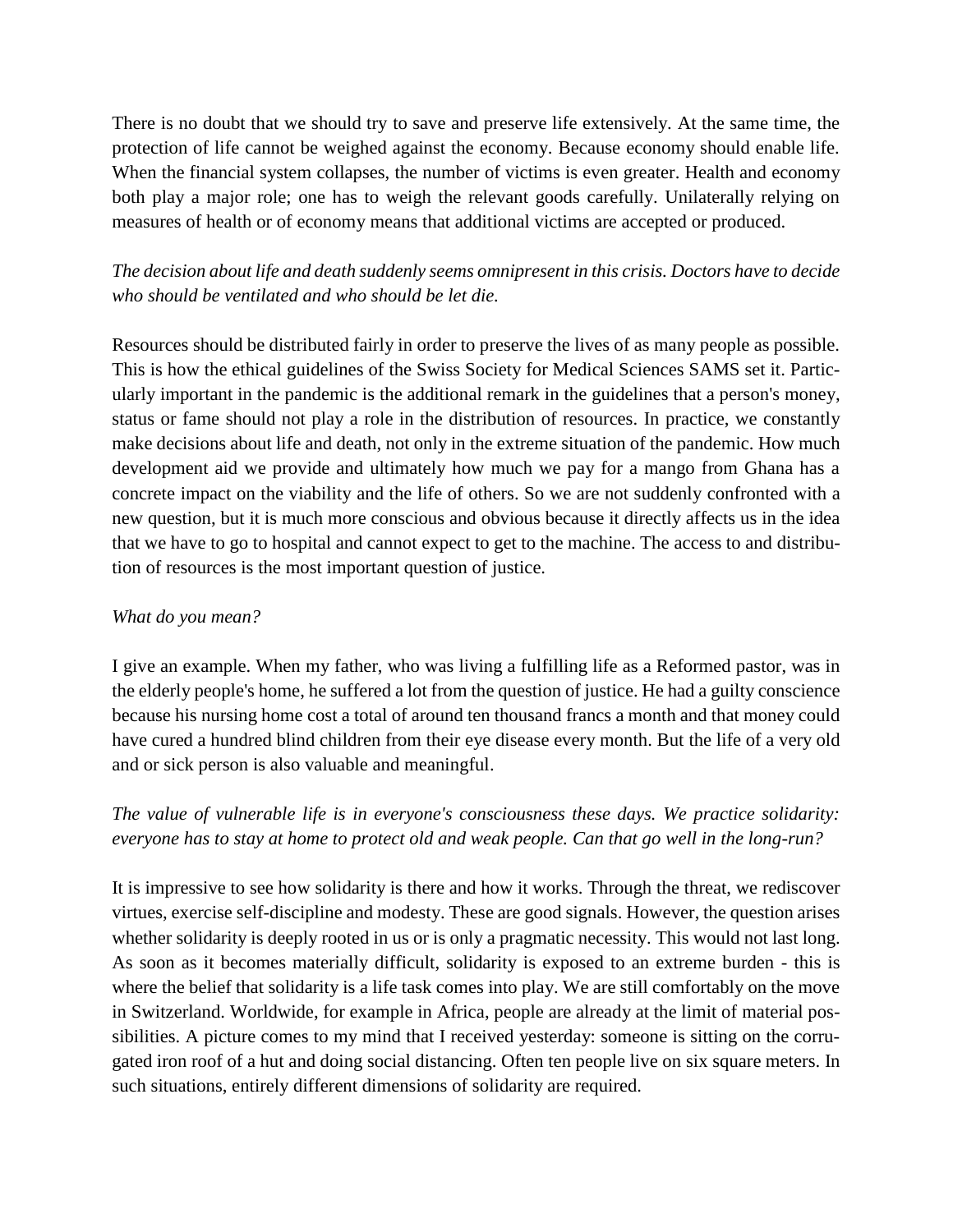*In other words: as long as there is prosperity, solidarity is noticeable, when resources are running out, there is a risk of argument and even violent conflict?*

Signs of de-solidarization can be seen even before we get into a fight. Conspiracy theories quickly emerge in the pandemic. You try to maintain solidarity by creating enemy images. For example, the Chinese are to blame for everything. Or: Why should we take patients from Alsace in nearby France with us in Basel when we may soon need the space ourselves?

In the solidarity question, one can go back to a simple ethical principle, the golden rule that applies in all world religions (Bible Mt 7:12): Treat the other as you want to be treated yourself. Whoever helps the other can also count on help. Helping is not only altruistic, but win-win.

*You address conspiracy theories. In certain religious circles, the pandemic is seen as God's punishment. What do you think of it as a theologian?*

The Bible has a different approach, especially the New Testament: "God did not send Jesus into the world to condemn people, but to save / heal them." (John 3:17). This is an important message that should be a priority for churches and believers. It is also the essence of the Easter message: We no longer need scapegoats, but once and for all Jesus has taken the cross upon himself and freed us from the constant mechanism of looking for guilty parties. God does not want to harm us, but to help us.

A related aspect: The belief that faith protects us from all evil is unfortunately widespread: the virus spread explosively in South Korea because a mass church continued to worship against warnings. We also experience this in Africa. Up to the Zurich auxiliary bishop, who wants to stick to the award of the host. This is negligent. It can become a crime as it can kill lives - and it is unchristian. I see it like John Calvin. The Geneva Reformer in the 16<sup>th</sup> century was in poor health and was often dependent on medicine. The believers in Geneva wanted to test him; they asked him to stop taking medication and instead trust in God. But he believed that medicine was sent by God. Doctors, nursing staff, medication and vaccinations are talents and instruments of God and not of the devil

#### *What do you think: is the crisis causing a change in values?*

Yes and no. We interpret the pandemic through the glasses of our worldview. A nationalist becomes even more a nationalist, one who is open to the world demands even more global solidarity. The pandemic can only have a positive impact if we are prepared for it from our inner order of values. Otherwise, there is a rapid relapse into the old patterns. At the same time, I'm sure that the exaggerated individualism of the past decades will be challenged. We recognize the value of community. We recognize how dependent we are on the smallest communities such as core families. I think there will be significant shifts in perception. Especially as a result of the economic collapse.